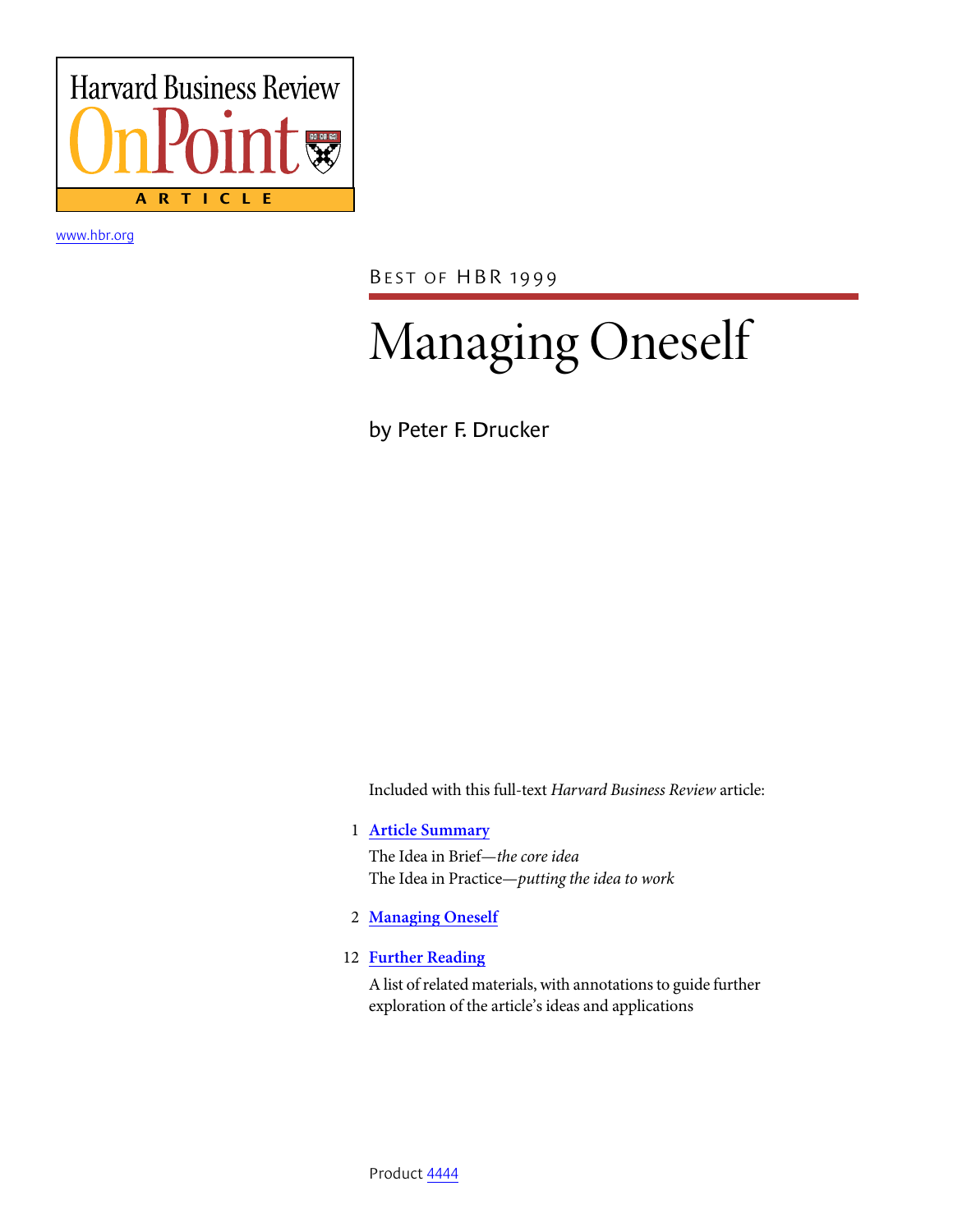# Managing Oneself

<span id="page-1-0"></span>We live in an age of unprecedented opportunity: If you've got ambition, drive, and smarts, you can rise to the top of your chosen profession—regardless of where you started out. But with opportunity comes responsibility. Companies today aren't managing their knowledge workers' careers. Rather, we must each be our own chief executive officer.

Simply put, it's up to you to carve out your place in the work world and know when to change course. And it's up to you to keep yourself engaged and productive during a work life that may span some 50 years.

To do all of these things well, you'll need to cultivate a deep understanding of yourself. What are your most valuable strengths and most dangerous weaknesses? Equally important, how do you learn and work with others? What are your most deeply held values? And in what type of work environment can you make the greatest contribution?

The implication is clear: Only when you operate from a combination of your strengths and self-knowledge can you achieve true and lasting—excellence.

## **The Idea in Brief The Idea in Practice**

To build a life of excellence, begin by asking yourself these questions:

## **"What are my strengths?"**

To accurately identify your strengths, use feedback analysis. Every time you make a key decision, write down the outcome you expect. Several months later, compare the actual results with your expected results. Look for patterns in what you're seeing: What results are you skilled at generating? What abilities do you need to enhance in order to get the results you want? What unproductive habits are preventing you from creating the outcomes you desire? In identifying opportunities for improvement, don't waste time cultivating skill areas where you have little competence. Instead, concentrate on—and build on—your strengths.

## **"How do I work?"**

In what ways do you work best? Do you process information most effectively by reading it, or by hearing others discuss it? Do you accomplish the most by working with other people, or by working alone? Do you perform best while making decisions, or while advising others on key matters? Are you in top form when things get stressful, or do you function optimally in a highly predictable environment?

## **"What are my values?"**

What are your ethics? What do you see as your most important responsibilities for living a worthy, ethical life? Do your organization's ethics resonate with your own values? If not, your career will likely be marked by frustration and poor performance.

## **"Where do I belong?"**

Consider your strengths, preferred work style, and values. Based on these qualities, in what kind of work environment would you fit in best? Find the perfect fit, and you'll transform yourself from a merely acceptable employee into a star performer.

## **"What can I contribute?"**

In earlier eras, companies told businesspeople what their contribution should be. Today, you have choices. To decide how you can best enhance your organization's performance, first ask what the situation requires. Based on your strengths, work style, and values, how might you make the greatest contribution to your organization's efforts?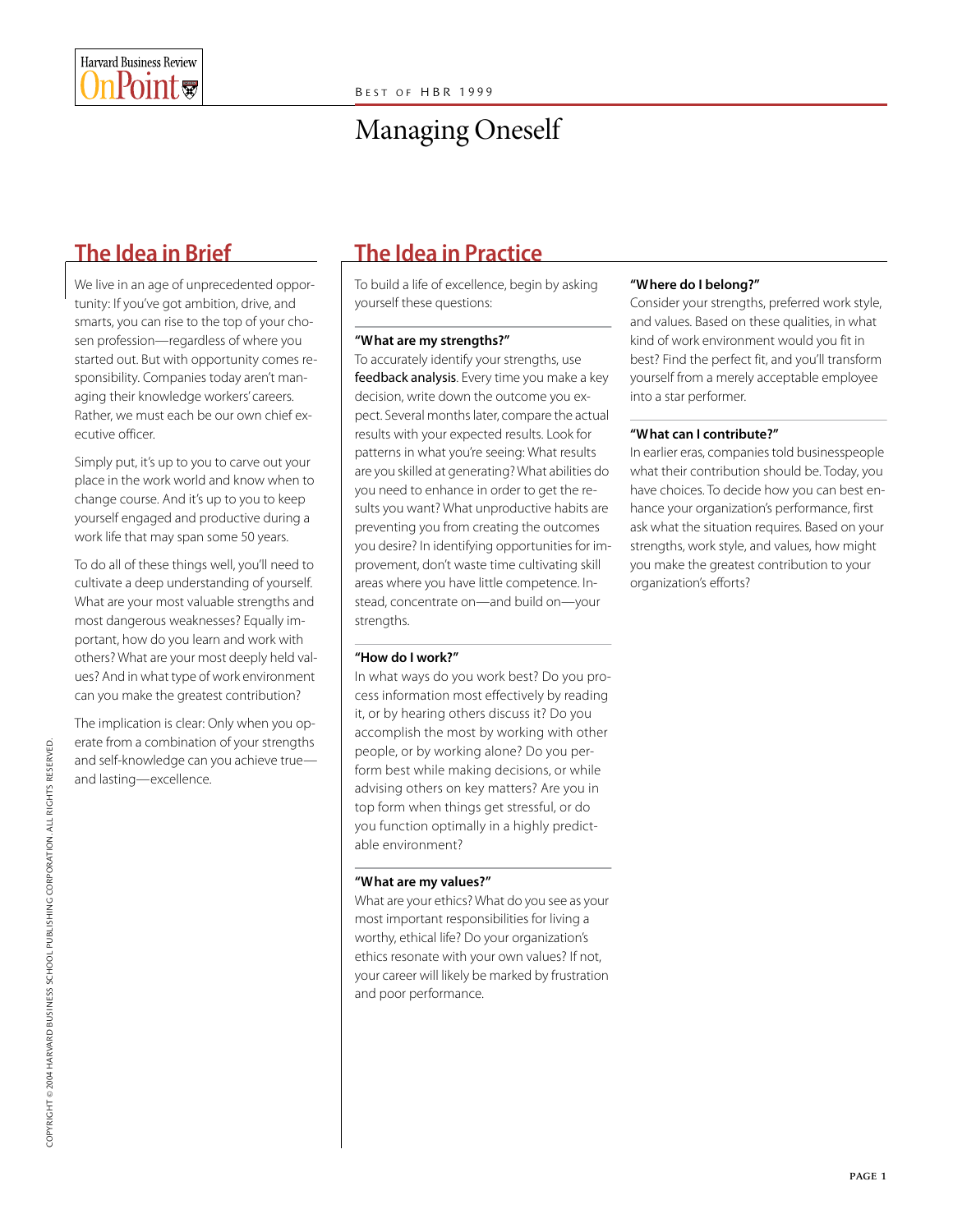*Success in the knowledge economy comes to those who know themselves—their strengths, their values, and how they best perform.*

BEST OF HBR 1999

# Managing Oneself

by Peter F. Drucker

<span id="page-2-0"></span>We live in an age of unprecedented opportunity: If you've got ambition and smarts, you can rise to the top of your chosen profession, regardless of where you started out.

But with opportunity comes responsibility. Companies today aren't managing their employees' careers; knowledge workers must, effectively, be their own chief executive officers. It's up to you to carve out your place, to know when to change course, and to keep yourself engaged and productive during a work life that may span some 50 years. To do those things well, you'll need to cultivate a deep understanding of yourself—not only what your strengths and weaknesses are but also how you learn, how you work with others, what your values are, and where you can make the greatest contribution. Because only when you operate from strengths can you achieve true excellence.

History's great achievers—a Napoléon, a da Vinci, a Mozart—have always managed themselves. That, in large measure, is what makes them great achievers. But they are rare exceptions, so unusual both in their talents and their accomplishments as to be considered outside the boundaries of ordinary human existence. Now, most of us, even those of us with modest endowments, will have to learn to manage ourselves. We will have to learn to develop ourselves. We will have to place ourselves where we can make the greatest contribution. And we will have to stay mentally alert and engaged during a 50-year working life, which means knowing how and when to change the work we do.

## **What Are My Strengths?**

Most people think they know what they are good at. They are usually wrong. More often, people know what they are not good at—and even then more people are wrong than right. And yet, a person can perform only from strength. One cannot build performance on weaknesses, let alone on something one cannot do at all.

Throughout history, people had little need to know their strengths. A person was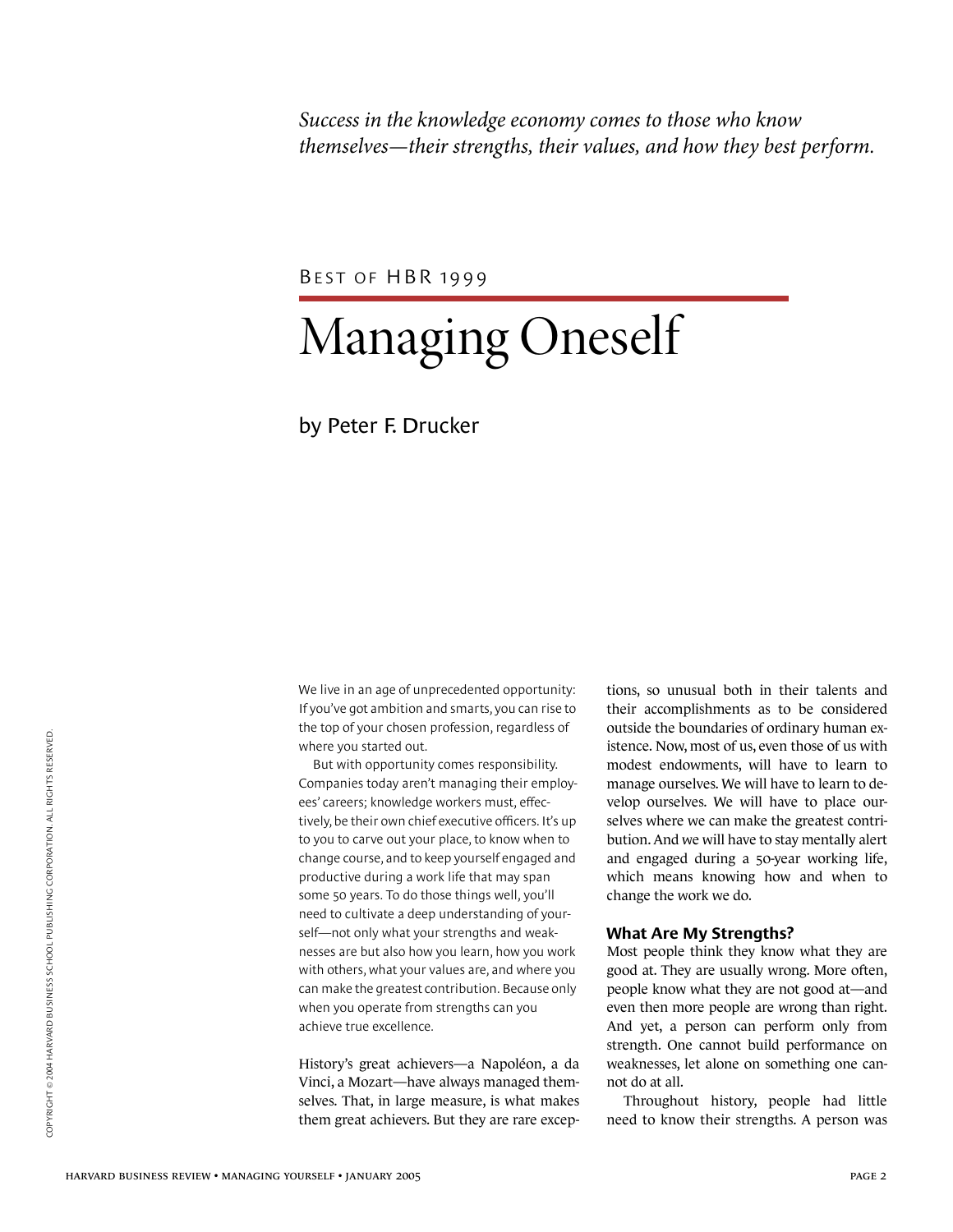born into a position and a line of work: The peasant's son would also be a peasant; the artisan's daughter, an artisan's wife; and so on. But now people have choices. We need to know our strengths in order to know where we belong.

The only way to discover your strengths is through feedback analysis. Whenever you make a key decision or take a key action, write down what you expect will happen. Nine or 12 months later, compare the actual results with your expectations. I have been practicing this method for 15 to 20 years now, and every time I do it, I am surprised. The feedback analysis showed me, for instance—and to my great surprise—that I have an intuitive understanding of technical people, whether they are engineers or accountants or market researchers. It also showed me that I don't really resonate with generalists.

Feedback analysis is by no means new. It was invented sometime in the fourteenth century by an otherwise totally obscure German theologian and picked up quite independently, some 150 years later, by John Calvin and Ignatius of Loyola, each of whom incorporated it into the practice of his followers. In fact, the steadfast focus on performance and results that this habit produces explains why the institutions these two men founded, the Calvinist church and the Jesuit order, came to dominate Europe within 30 years.

Practiced consistently, this simple method will show you within a fairly short period of time, maybe two or three years, where your strengths lie—and this is the most important thing to know. The method will show you what you are doing or failing to do that deprives you of the full benefits of your strengths. It will show you where you are not particularly competent. And finally, it will show you where you have no strengths and cannot perform.

Several implications for action follow from feedback analysis. First and foremost, concentrate on your strengths. Put yourself where your strengths can produce results.

Second, work on improving your strengths. Analysis will rapidly show where you need to improve skills or acquire new ones. It will also show the gaps in your knowledge—and those can usually be filled. Mathematicians are born, but everyone can learn trigonometry.

Third, discover where your intellectual arro-

gance is causing disabling ignorance and overcome it. Far too many people—especially people with great expertise in one area—are contemptuous of knowledge in other areas or believe that being bright is a substitute for knowledge. First-rate engineers, for instance, tend to take pride in not knowing anything about people. Human beings, they believe, are much too disorderly for the good engineering mind. Human resources professionals, by contrast, often pride themselves on their ignorance of elementary accounting or of quantitative methods altogether. But taking pride in such ignorance is self-defeating. Go to work on acquiring the skills and knowledge you need to fully realize your strengths.

It is equally essential to remedy your bad habits—the things you do or fail to do that inhibit your effectiveness and performance. Such habits will quickly show up in the feedback. For example, a planner may find that his beautiful plans fail because he does not follow through on them. Like so many brilliant people, he believes that ideas move mountains. But bulldozers move mountains; ideas show where the bulldozers should go to work. This planner will have to learn that the work does not stop when the plan is completed. He must find people to carry out the plan and explain it to them. He must adapt and change it as he puts it into action. And finally, he must decide when to stop pushing the plan.

At the same time, feedback will also reveal when the problem is a lack of manners. Manners are the lubricating oil of an organization. It is a law of nature that two moving bodies in contact with each other create friction. This is as true for human beings as it is for inanimate objects. Manners—simple things like saying "please" and "thank you" and knowing a person's name or asking after her family—enable two people to work together whether they like each other or not. Bright people, especially bright young people, often do not understand this. If analysis shows that someone's brilliant work fails again and again as soon as cooperation from others is required, it probably indicates a lack of courtesy—that is, a lack of manners.

Comparing your expectations with your results also indicates what not to do. We all have a vast number of areas in which we have no talent or skill and little chance of becoming even mediocre. In those areas a person—

**Peter F. Drucker** is the Marie Rankin Clarke Professor of Social Science and Management (Emeritus) at Claremont Graduate University in Claremont, California. This article is an excerpt from his book Management Challenges for the 21st Century (HarperCollins, 1999).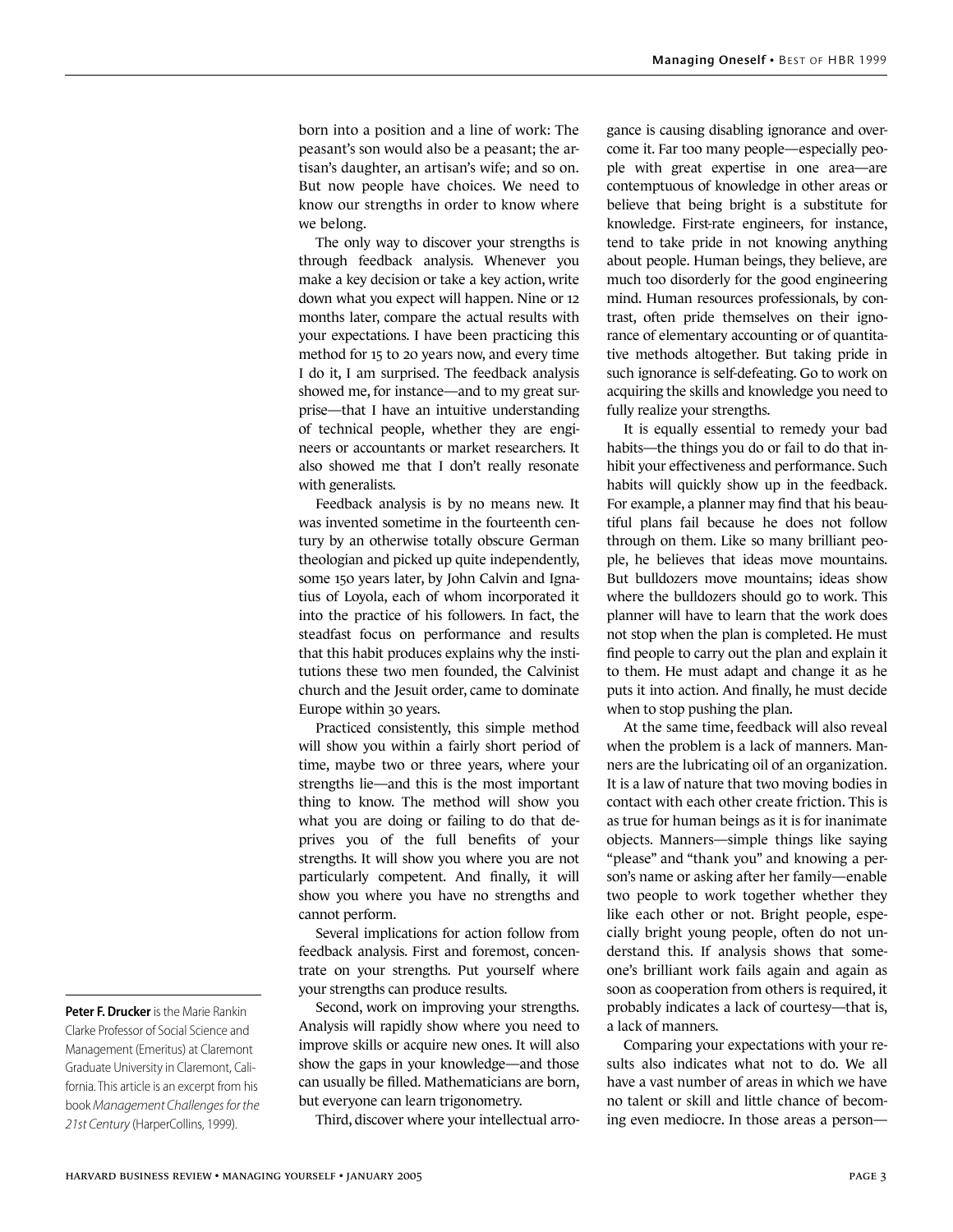and especially a knowledge worker—should not take on work, jobs, and assignments. One should waste as little effort as possible on improving areas of low competence. It takes far more energy and work to improve from incompetence to mediocrity than it takes to improve from first-rate performance to excellence. And yet most people—especially most teachers and most organizations—concentrate on making incompetent performers into mediocre ones. Energy, resources, and time should go instead to making a competent person into a star performer.

## **How Do I Perform?**

Amazingly few people know how they get things done. Indeed, most of us do not even know that different people work and perform differently. Too many people work in ways that are not their ways, and that almost guarantees nonperformance. For knowledge workers, How do I perform? may be an even more important question than What are my strengths?

Like one's strengths, how one performs is unique. It is a matter of personality. Whether personality be a matter of nature or nurture, it surely is formed long before a person goes to work. And *how* a person performs is a given, just as *what* a person is good at or not good at is a given. A person's way of performing can be slightly modified, but it is unlikely to be completely changed—and certainly not easily. Just as people achieve results by doing what they are good at, they also achieve results by working in ways that they best perform. A few common personality traits usually determine how a person performs.

**Am I a reader or a listener?** The first thing to know is whether you are a reader or a listener. Far too few people even know that there are readers and listeners and that people are rarely both. Even fewer know which of the two they themselves are. But some examples will show how damaging such ignorance can be.

When Dwight Eisenhower was Supreme Commander of the Allied forces in Europe, he was the darling of the press. His press conferences were famous for their style—General Eisenhower showed total command of whatever question he was asked, and he was able to describe a situation and explain a policy in two or three beautifully polished and elegant sentences. Ten years later, the same journalists

who had been his admirers held President Eisenhower in open contempt. He never addressed the questions, they complained, but rambled on endlessly about something else. And they constantly ridiculed him for butchering the King's English in incoherent and ungrammatical answers.

Eisenhower apparently did not know that he was a reader, not a listener. When he was Supreme Commander in Europe, his aides made sure that every question from the press was presented in writing at least half an hour before a conference was to begin. And then Eisenhower was in total command. When he became president, he succeeded two listeners, Franklin D. Roosevelt and Harry Truman. Both men knew themselves to be listeners and both enjoyed free-for-all press conferences. Eisenhower may have felt that he had to do what his two predecessors had done. As a result, he never even heard the questions journalists asked. And Eisenhower is not even an extreme case of a nonlistener.

A few years later, Lyndon Johnson destroyed his presidency, in large measure, by not knowing that he was a listener. His predecessor, John Kennedy, was a reader who had assembled a brilliant group of writers as his assistants, making sure that they wrote to him before discussing their memos in person. Johnson kept these people on his staff—and they kept on writing. He never, apparently, understood one word of what they wrote. Yet as a senator, Johnson had been superb; for parliamentarians have to be, above all, listeners.

Few listeners can be made, or can make themselves, into competent readers—and vice versa. The listener who tries to be a reader will, therefore, suffer the fate of Lyndon Johnson, whereas the reader who tries to be a listener will suffer the fate of Dwight Eisenhower. They will not perform or achieve.

**How do I learn?** The second thing to know about how one performs is to know how one learns. Many first-class writers—Winston Churchill is but one example—do poorly in school. They tend to remember their schooling as pure torture. Yet few of their classmates remember it the same way. They may not have enjoyed the school very much, but the worst they suffered was boredom. The explanation is that writers do not, as a rule, learn by listening and reading. They learn by writing. Because schools do not allow them to learn this way,

*It takes far more energy to improve from incompetence to mediocrity than to improve from first-rate performance to excellence.*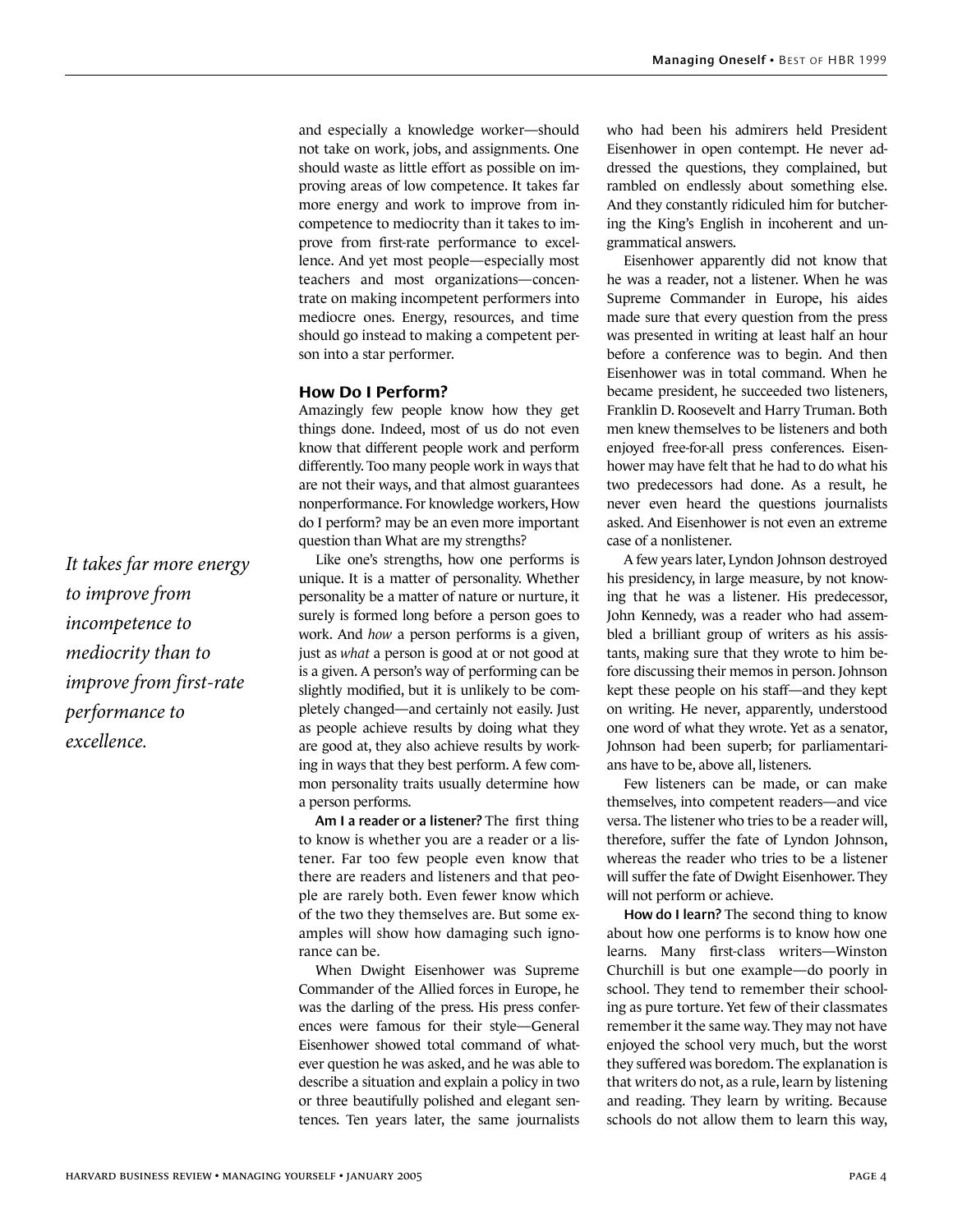they get poor grades.

Schools everywhere are organized on the assumption that there is only one right way to learn and that it is the same way for everybody. But to be forced to learn the way a school teaches is sheer hell for students who learn differently. Indeed, there are probably half a dozen different ways to learn.

There are people, like Churchill, who learn by writing. Some people learn by taking copious notes. Beethoven, for example, left behind an enormous number of sketchbooks, yet he said he never actually looked at them when he composed. Asked why he kept them, he is reported to have replied, "If I don't write it down immediately, I forget it right away. If I put it into a sketchbook, I never forget it and I never have to look it up again." Some people learn by doing. Others learn by hearing themselves talk.

A chief executive I know who converted a small and mediocre family business into the leading company in its industry was one of those people who learn by talking. He was in the habit of calling his entire senior staff into his office once a week and then talking at them for two or three hours. He would raise policy issues and argue three different positions on each one. He rarely asked his associates for comments or questions; he simply needed an audience to hear himself talk. That's how he learned. And although he is a fairly extreme case, learning through talking is by no means an unusual method. Successful trial lawyers learn the same way, as do many medical diagnosticians (and so do I).

Of all the important pieces of self-knowledge, understanding how you learn is the easiest to acquire. When I ask people, "How do you learn?" most of them know the answer. But when I ask, "Do you act on this knowledge?" few answer yes. And yet, acting on this knowledge is the key to performance; or rather, *not* acting on this knowledge condemns one to nonperformance.

Am I a reader or a listener? and How do I learn? are the first questions to ask. But they are by no means the only ones. To manage yourself effectively, you also have to ask, Do I work well with people, or am I a loner? And if you do work well with people, you then must ask, In what relationship?

Some people work best as subordinates. General George Patton, the great American military hero of World War II, is a prime example. Patton was America's top troop commander. Yet when he was proposed for an independent command, General George Marshall, the U.S. chief of staff—and probably the most successful picker of men in U.S. history—said, "Patton is the best subordinate the American army has ever produced, but he would be the worst commander."

Some people work best as team members. Others work best alone. Some are exceptionally talented as coaches and mentors; others are simply incompetent as mentors.

Another crucial question is, Do I produce results as a decision maker or as an adviser? A great many people perform best as advisers but cannot take the burden and pressure of making the decision. A good many other people, by contrast, need an adviser to force themselves to think; then they can make decisions and act on them with speed, self-confidence, and courage.

This is a reason, by the way, that the number two person in an organization often fails when promoted to the number one position. The top spot requires a decision maker. Strong decision makers often put somebody they trust into the number two spot as their adviser and in that position the person is outstanding. But in the number one spot, the same person fails. He or she knows what the decision should be but cannot accept the responsibility of actually making it.

Other important questions to ask include, Do I perform well under stress, or do I need a highly structured and predictable environment? Do I work best in a big organization or a small one? Few people work well in all kinds of environments. Again and again, I have seen people who were very successful in large organizations flounder miserably when they moved into smaller ones. And the reverse is equally true.

The conclusion bears repeating: Do not try to change yourself—you are unlikely to succeed. But work hard to improve the way you perform. And try not to take on work you cannot perform or will only perform poorly.

## **What Are My Values?**

To be able to manage yourself, you finally have to ask, What are my values? This is not a question of ethics. With respect to ethics, the rules are the same for everybody, and the test is a simple one. I call it the "mirror test."

In the early years of this century, the most

*Do not try to change yourself—you are unlikely to succeed. Work to improve the way you perform.*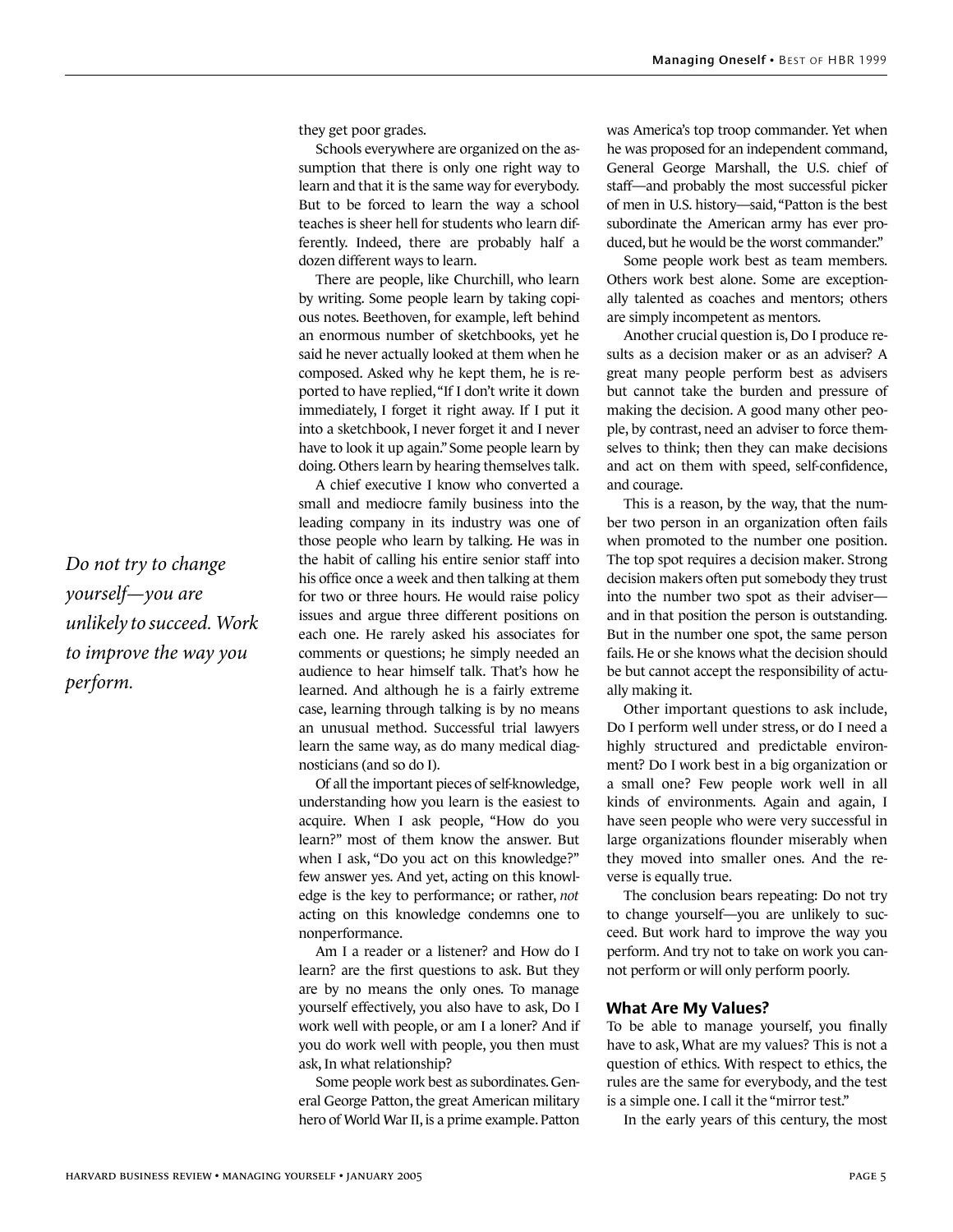highly respected diplomat of all the great powers was the German ambassador in London. He was clearly destined for great things—to become his country's foreign minister, at least, if not its federal chancellor. Yet in 1906 he abruptly resigned rather than preside over a dinner given by the diplomatic corps for Edward VII. The king was a notorious womanizer and made it clear what kind of dinner he wanted. The ambassador is reported to have said, "I refuse to see a pimp in the mirror in the morning when I shave."

That is the mirror test. Ethics requires that you ask yourself, What kind of person do I want to see in the mirror in the morning? What is ethical behavior in one kind of organization or situation is ethical behavior in another. But ethics is only part of a value system—especially of an organization's value system.

To work in an organization whose value system is unacceptable or incompatible with one's own condemns a person both to frustration and to nonperformance.

Consider the experience of a highly successful human resources executive whose company was acquired by a bigger organization. After the acquisition, she was promoted to do the kind of work she did best, which included selecting people for important positions. The executive deeply believed that a company should hire people for such positions from the outside only after exhausting all the inside possibilities. But her new company believed in first looking outside "to bring in fresh blood." There is something to be said for both approaches—in my experience, the proper one is to do some of both. They are, however, fundamentally incompatible—not as policies but as values. They bespeak different views of the relationship between organizations and people; different views of the responsibility of an organization to its people and their development; and different views of a person's most important contribution to an enterprise. After several years of frustration, the executive quit—at considerable financial loss. Her values and the values of the organization simply were not compatible.

Similarly, whether a pharmaceutical company tries to obtain results by making constant, small improvements or by achieving occasional, highly expensive, and risky "breakthroughs" is not primarily an economic question. The results of either strategy may be pretty much the same. At bottom, there is a conflict between a value system that sees the company's contribution in terms of helping physicians do better what they already do and a value system that is oriented toward making scientific discoveries.

Whether a business should be run for shortterm results or with a focus on the long term is likewise a question of values. Financial analysts believe that businesses can be run for both simultaneously. Successful businesspeople know better. To be sure, every company has to produce short-term results. But in any conflict between short-term results and longterm growth, each company will determine its own priority. This is not primarily a disagreement about economics. It is fundamentally a value conflict regarding the function of a business and the responsibility of management.

Value conflicts are not limited to business organizations. One of the fastest-growing pastoral churches in the United States measures success by the number of new parishioners. Its leadership believes that what matters is how many newcomers join the congregation. The Good Lord will then minister to their spiritual needs or at least to the needs of a sufficient percentage. Another pastoral, evangelical church believes that what matters is people's spiritual growth. The church eases out newcomers who join but do not enter into its spiritual life.

Again, this is not a matter of numbers. At first glance, it appears that the second church grows more slowly. But it retains a far larger proportion of newcomers than the first one does. Its growth, in other words, is more solid. This is also not a theological problem, or only secondarily so. It is a problem about values. In a public debate, one pastor argued, "Unless you first come to church, you will never find the gate to the Kingdom of Heaven."

"No," answered the other. "Until you first look for the gate to the Kingdom of Heaven, you don't belong in church."

Organizations, like people, have values. To be effective in an organization, a person's values must be compatible with the organization's values. They do not need to be the same, but they must be close enough to coexist. Otherwise, the person will not only be frustrated but also will not produce results.

A person's strengths and the way that per-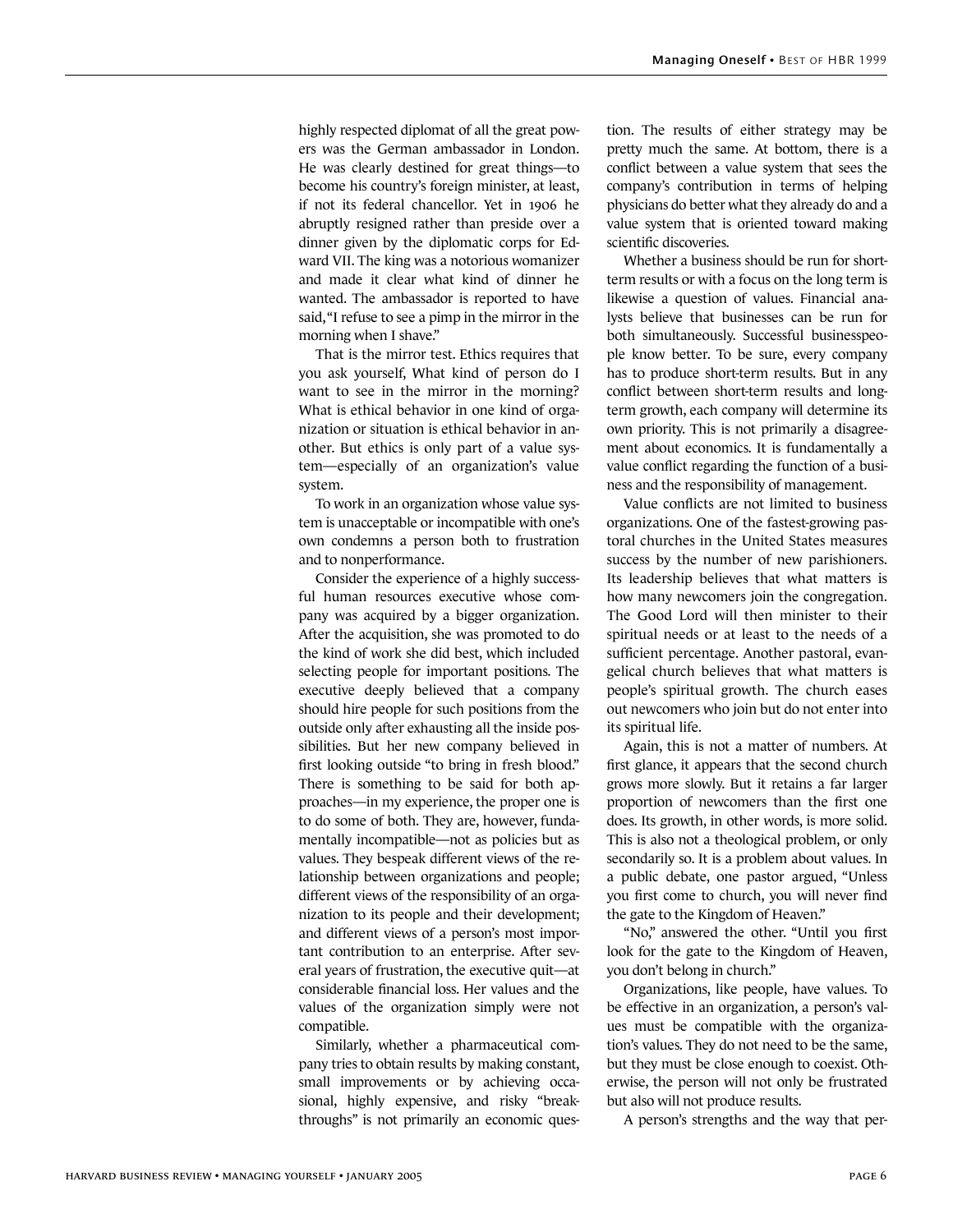son performs rarely conflict; the two are complementary. But there is sometimes a conflict between a person's values and his or her strengths. What one does well—even very well and successfully—may not fit with one's value system. In that case, the work may not appear to be worth devoting one's life to (or even a substantial portion thereof).

If I may, allow me to interject a personal note. Many years ago, I too had to decide between my values and what I was doing successfully. I was doing very well as a young investment banker in London in the mid-1930s, and the work clearly fit my strengths. Yet I did not see myself making a contribution as an asset manager. People, I realized, were what I valued, and I saw no point in being the richest man in the cemetery. I had no money and no other job prospects. Despite the continuing Depression, I quit—and it was the right thing to do. Values, in other words, are and should be the ultimate test.

## **Where Do I Belong?**

A small number of people know very early where they belong. Mathematicians, musicians, and cooks, for instance, are usually mathematicians, musicians, and cooks by the time they are four or five years old. Physicians usually decide on their careers in their teens, if not earlier. But most people, especially highly gifted people, do not really know where they belong until they are well past their mid-twenties. By that time, however, they should know the answers to the three questions: What are my strengths? How do I perform? and, What are my values? And then they can and should decide where they belong.

Or rather, they should be able to decide where they do *not* belong. The person who has learned that he or she does not perform well in a big organization should have learned to say no to a position in one. The person who has learned that he or she is not a decision maker should have learned to say no to a decision-making assignment. A General Patton (who probably never learned this himself) should have learned to say no to an independent command.

Equally important, knowing the answer to these questions enables a person to say to an opportunity, an offer, or an assignment, "Yes, I will do that. But this is the way I should be

doing it. This is the way it should be structured. This is the way the relationships should be. These are the kind of results you should expect from me, and in this time frame, because this is who I am."

Successful careers are not planned. They develop when people are prepared for opportunities because they know their strengths, their method of work, and their values. Knowing where one belongs can transform an ordinary person—hardworking and competent but otherwise mediocre—into an outstanding performer.

## **What Should I Contribute?**

Throughout history, the great majority of people never had to ask the question, What should I contribute? They were told what to contribute, and their tasks were dictated either by the work itself—as it was for the peasant or artisan—or by a master or a mistress as it was for domestic servants. And until very recently, it was taken for granted that most people were subordinates who did as they were told. Even in the 1950s and 1960s, the new knowledge workers (the so-called organization men) looked to their company's personnel department to plan their careers.

Then in the late 1960s, no one wanted to be told what to do any longer. Young men and women began to ask, What do *I* want to do? And what they heard was that the way to contribute was to "do your own thing." But this solution was as wrong as the organization men's had been. Very few of the people who believed that doing one's own thing would lead to contribution, self-fulfillment, and success achieved any of the three.

But still, there is no return to the old answer of doing what you are told or assigned to do. Knowledge workers in particular have to learn to ask a question that has not been asked before: What *should* my contribution be? To answer it, they must address three distinct elements: What does the situation require? Given my strengths, my way of performing, and my values, how can I make the greatest contribution to what needs to be done? And finally, What results have to be achieved to make a difference?

Consider the experience of a newly appointed hospital administrator. The hospital was big and prestigious, but it had been coasting on its reputation for 30 years. The

*What one does well even very well and successfully—may not fit with one's value system.*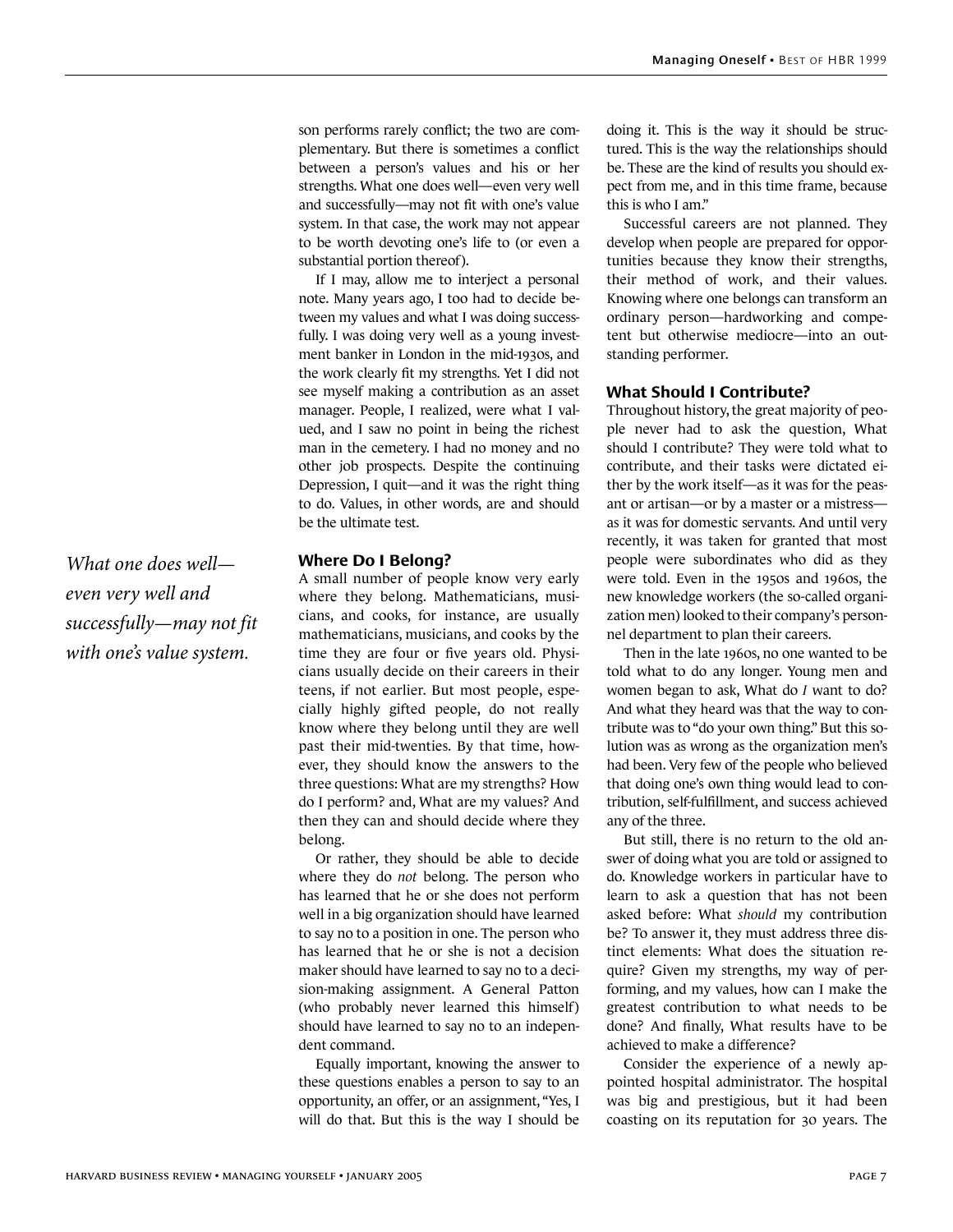new administrator decided that his contribution should be to establish a standard of excellence in one important area within two years. He chose to focus on the emergency room, which was big, visible, and sloppy. He decided that every patient who came into the ER had to be seen by a qualified nurse within 60 seconds. Within 12 months, the hospital's emergency room had become a model for all hospitals in the United States, and within another two years, the whole hospital had been transformed.

As this example suggests, it is rarely possible—or even particularly fruitful—to look too far ahead. A plan can usually cover no more than 18 months and still be reasonably clear and specific. So the question in most cases should be, Where and how can I achieve results that will make a difference within the next year and a half? The answer must balance several things. First, the results should be hard to achieve—they should require "stretching," to use the current buzzword. But also, they should be within reach. To aim at results that cannot be achieved—or that can be only under the most unlikely circumstances—is not being ambitious; it is being foolish. Second, the results should be meaningful. They should make a difference. Finally, results should be visible and, if at all possible, measurable. From this will come a course of action: what to do, where and how to start, and what goals and deadlines to set.

## **Responsibility for Relationships**

Very few people work by themselves and achieve results by themselves—a few great artists, a few great scientists, a few great athletes. Most people work with others and are effective with other people. That is true whether they are members of an organization or independently employed. Managing yourself requires taking responsibility for relationships. This has two parts.

The first is to accept the fact that other people are as much individuals as you yourself are. They perversely insist on behaving like human beings. This means that they too have their strengths; they too have their ways of getting things done; they too have their values. To be effective, therefore, you have to know the strengths, the performance modes, and the values of your coworkers.

That sounds obvious, but few people pay at-

tention to it. Typical is the person who was trained to write reports in his or her first assignment because that boss was a reader. Even if the next boss is a listener, the person goes on writing reports that, invariably, produce no results. Invariably the boss will think the employee is stupid, incompetent, and lazy, and he or she will fail. But that could have been avoided if the employee had only looked at the new boss and analyzed how *this* boss performs.

Bosses are neither a title on the organization chart nor a "function." They are individuals and are entitled to do their work in the way they do it best. It is incumbent on the people who work with them to observe them, to find out how they work, and to adapt themselves to what makes their bosses most effective. This, in fact, is the secret of "managing" the boss.

The same holds true for all your coworkers. Each works his or her way, not your way. And each is entitled to work in his or her way. What matters is whether they perform and what their values are. As for how they perform each is likely to do it differently. The first secret of effectiveness is to understand the people you work with and depend on so that you can make use of their strengths, their ways of working, and their values. Working relationships are as much based on the people as they are on the work.

The second part of relationship responsibility is taking responsibility for communication. Whenever I, or any other consultant, start to work with an organization, the first thing I hear about are all the personality conflicts. Most of these arise from the fact that people do not know what other people are doing and how they do their work, or what contribution the other people are concentrating on and what results they expect. And the reason they do not know is that they have not asked and therefore have not been told.

This failure to ask reflects human stupidity less than it reflects human history. Until recently, it was unnecessary to tell any of these things to anybody. In the medieval city, everyone in a district plied the same trade. In the countryside, everyone in a valley planted the same crop as soon as the frost was out of the ground. Even those few people who did things that were not "common" worked alone, so they did not have to tell anyone what they were doing.

Today the great majority of people work

*The first secret of effectiveness is to understand the people you work with so that you can make use of their strengths.*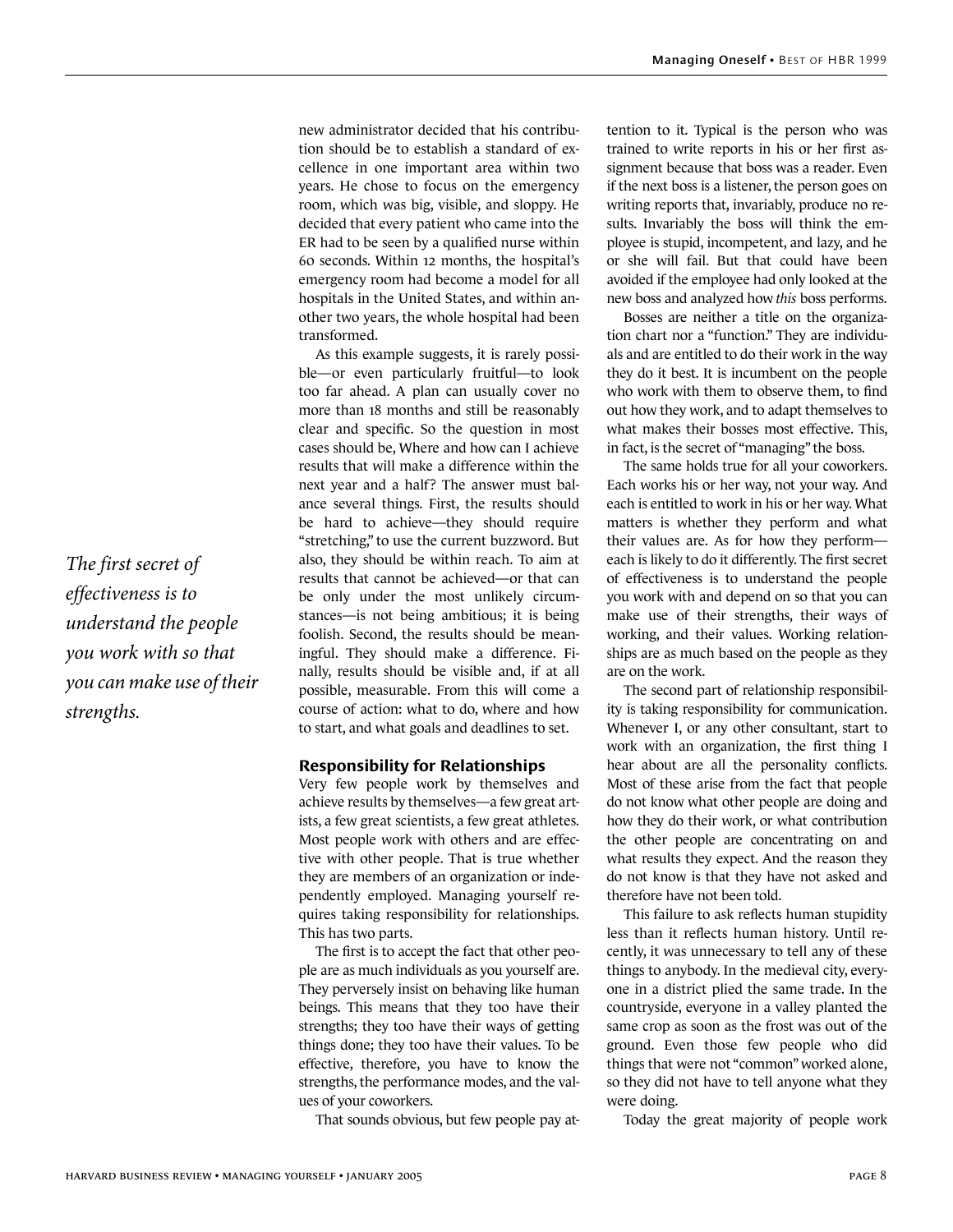with others who have different tasks and responsibilities. The marketing vice president may have come out of sales and know everything about sales, but she knows nothing about the things she has never done—pricing, advertising, packaging, and the like. So the people who do these things must make sure that the marketing vice president understands what they are trying to do, why they are trying to do it, how they are going to do it, and what results to expect.

If the marketing vice president does not understand what these high-grade knowledge specialists are doing, it is primarily their fault, not hers. They have not educated her. Conversely, it is the marketing vice president's responsibility to make sure that all of her coworkers understand how she looks at marketing: what her goals are, how she works, and what she expects of herself and of each one of them.

Even people who understand the importance of taking responsibility for relationships often do not communicate sufficiently with their associates. They are afraid of being thought presumptuous or inquisitive or stupid. They are wrong. Whenever someone goes to his or her associates and says, "This is what I am good at. This is how I work. These are my values. This is the contribution I plan to concentrate on and the results I should be expected to deliver," the response is always, "This is most helpful. But why didn't you tell me earlier?"

And one gets the same reaction—without exception, in my experience—if one continues by asking, "And what do I need to know about your strengths, how you perform, your values, and your proposed contribution?" In fact, knowledge workers should request this of everyone with whom they work, whether as subordinate, superior, colleague, or team member. And again, whenever this is done, the reaction is always, "Thanks for asking me. But why didn't you ask me earlier?"

Organizations are no longer built on force but on trust. The existence of trust between people does not necessarily mean that they like one another. It means that they understand one another. Taking responsibility for relationships is therefore an absolute necessity. It is a duty. Whether one is a member of the organization, a consultant to it, a supplier, or a distributor, one owes that responsibility to all

one's coworkers: those whose work one depends on as well as those who depend on one's own work.

### **The Second Half of Your Life**

When work for most people meant manual labor, there was no need to worry about the second half of your life. You simply kept on doing what you had always done. And if you were lucky enough to survive 40 years of hard work in the mill or on the railroad, you were quite happy to spend the rest of your life doing nothing. Today, however, most work is knowledge work, and knowledge workers are not "finished" after 40 years on the job, they are merely bored.

We hear a great deal of talk about the midlife crisis of the executive. It is mostly boredom. At 45, most executives have reached the peak of their business careers, and they know it. After 20 years of doing very much the same kind of work, they are very good at their jobs. But they are not learning or contributing or deriving challenge and satisfaction from the job. And yet they are still likely to face another 20 if not 25 years of work. That is why managing oneself increasingly leads one to begin a second career.

There are three ways to develop a second career. The first is actually to start one. Often this takes nothing more than moving from one kind of organization to another: the divisional controller in a large corporation, for instance, becomes the controller of a medium-sized hospital. But there are also growing numbers of people who move into different lines of work altogether: the business executive or government official who enters the ministry at 45, for instance; or the midlevel manager who leaves corporate life after 20 years to attend law school and become a small-town attorney.

We will see many more second careers undertaken by people who have achieved modest success in their first jobs. Such people have substantial skills, and they know how to work. They need a community—the house is empty with the children gone—and they need income as well. But above all, they need challenge.

The second way to prepare for the second half of your life is to develop a parallel career. Many people who are very successful in their first careers stay in the work they have been doing, either on a full-time or part-time or con-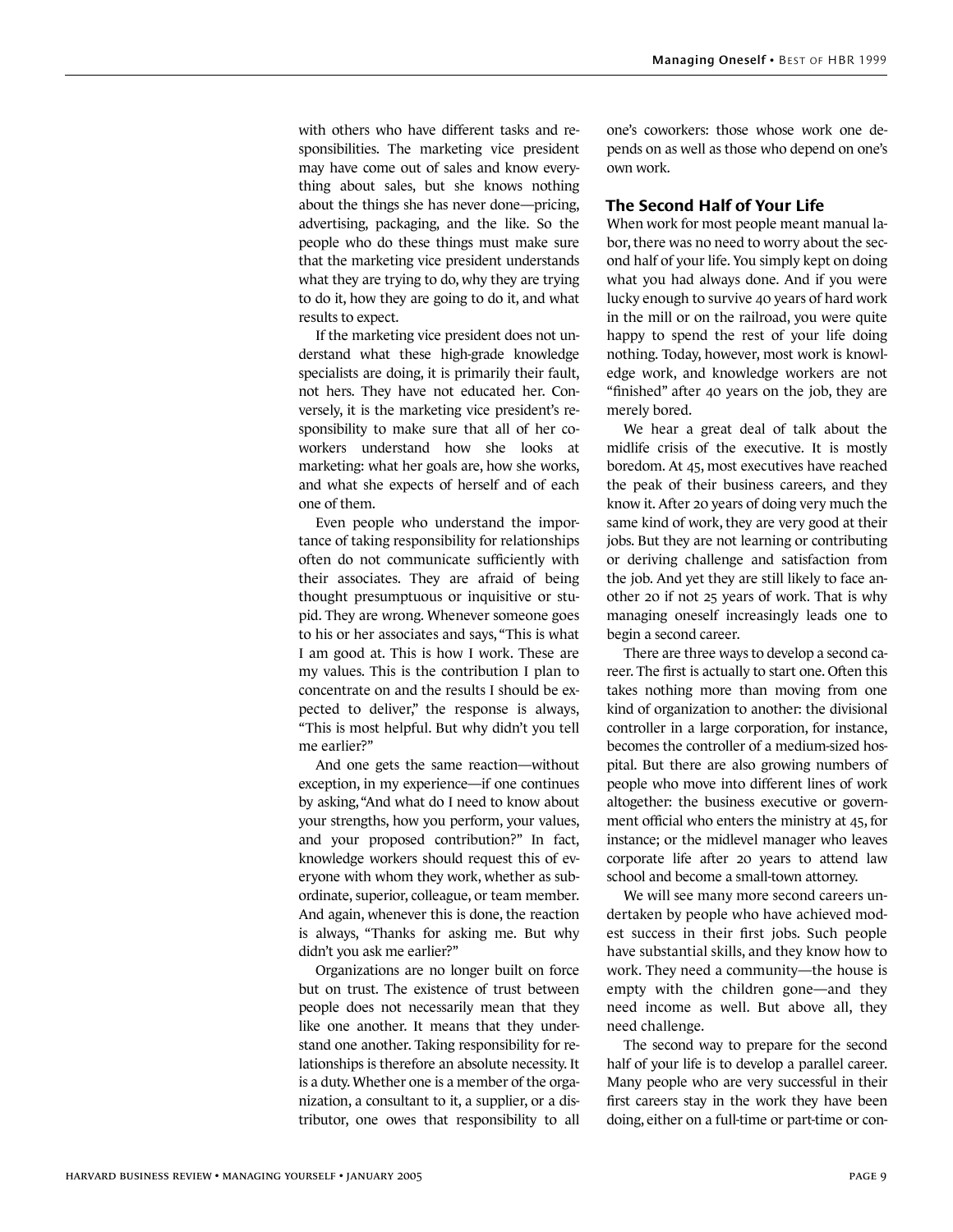sulting basis. But in addition, they create a parallel job, usually in a nonprofit organization, that takes another ten hours of work a week. They might take over the administration of their church, for instance, or the presidency of the local Girl Scouts council. They might run the battered women's shelter, work as a children's librarian for the local public library, sit on the school board, and so on.

Finally, there are the social entrepreneurs. These are usually people who have been very successful in their first careers. They love their work, but it no longer challenges them. In many cases they keep on doing what they have been doing all along but spend less and less of their time on it. They also start another activity, usually a nonprofit. My friend Bob Buford, for example, built a very successful television company that he still runs. But he has also founded and built a successful nonprofit organization that works with Protestant churches, and he is building another to teach social entrepreneurs how to manage their own nonprofit ventures while still running their original businesses.

People who manage the second half of their lives may always be a minority. The majority may "retire on the job" and count the years until their actual retirement. But it is this minority, the men and women who see a long working-life expectancy as an opportunity both for themselves and for society, who will become leaders and models.

There is one prerequisite for managing the second half of your life: You must begin long before you enter it. When it first became clear 30 years ago that working-life expectancies were lengthening very fast, many observers (including myself) believed that retired people would increasingly become volunteers for nonprofit institutions. That has not happened. If one does not begin to volunteer before one is 40 or so, one will not volunteer once past 60.

Similarly, all the social entrepreneurs I know began to work in their chosen second enterprise long before they reached their peak in their original business. Consider the example of a successful lawyer, the legal counsel to a large corporation, who has started a venture to establish model schools in his state. He began to do volunteer legal work for the schools when he was around 35. He was elected to the school board at age 40. At age 50, when he had amassed a fortune, he started his own enterprise to build and to run model schools. He is, however, still working nearly full-time as the lead counsel in the company he helped found as a young lawyer.

There is another reason to develop a second major interest, and to develop it early. No one can expect to live very long without experiencing a serious setback in his or her life or work. There is the competent engineer who is passed over for promotion at age 45. There is the competent college professor who realizes at age 42 that she will never get a professorship at a big university, even though she may be fully qualified for it. There are tragedies in one's family life: the breakup of one's marriage or the loss of a child. At such times, a second major interest—not just a hobby—may make all the difference. The engineer, for example, now knows that he has not been very successful in his job. But in his outside activity—as church treasurer, for example—he is a success. One's family may break up, but in that outside activity there is still a community.

In a society in which success has become so terribly important, having options will become increasingly vital. Historically, there was no such thing as "success." The overwhelming majority of people did not expect anything but to stay in their "proper station," as an old English prayer has it. The only mobility was downward mobility.

In a knowledge society, however, we expect everyone to be a success. This is clearly an impossibility. For a great many people, there is at best an absence of failure. Wherever there is success, there has to be failure. And then it is vitally important for the individual, and equally for the individual's family, to have an area in which he or she can contribute, make a difference, and be *somebody*. That means finding a second area—whether in a second career, a parallel career, or a social venture that offers an opportunity for being a leader, for being respected, for being a success.

The challenges of managing oneself may seem obvious, if not elementary. And the answers may seem self-evident to the point of appearing naïve. But managing oneself requires new and unprecedented things from the individual, and especially from the knowledge worker. In effect, managing oneself demands that each knowledge worker think and behave like a chief executive officer. Further, the shift from manual workers who do as they are told

*There is one prerequisite for managing the second half of your life: You must begin doing so long before you enter it.*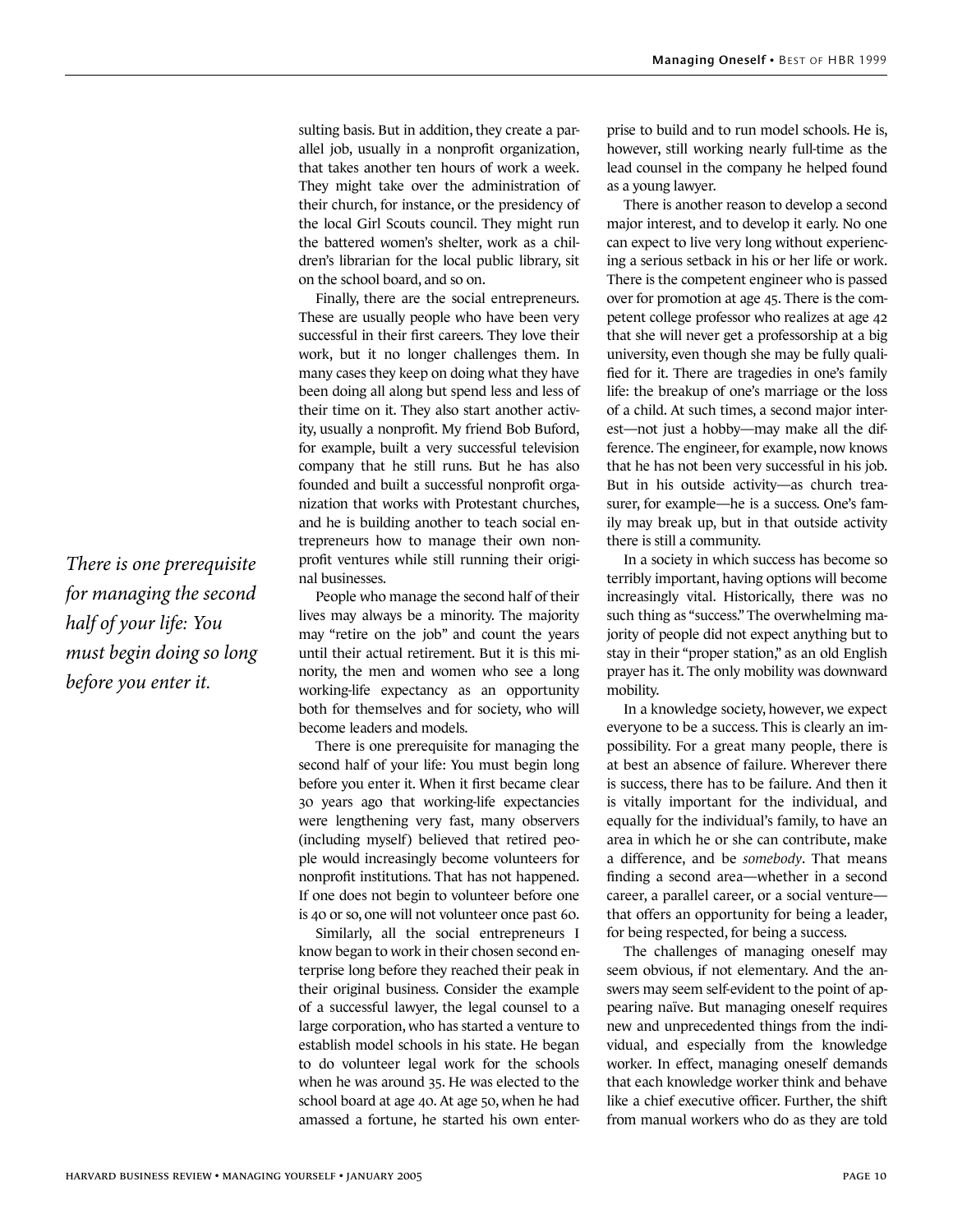to knowledge workers who have to manage themselves profoundly challenges social structure. Every existing society, even the most individualistic one, takes two things for granted, if only subconsciously: that organizations outlive workers, and that most people stay put.

But today the opposite is true. Knowledge workers outlive organizations, and they are mobile. The need to manage oneself is therefore creating a revolution in human affairs.

Reprint [R0501K](http://harvardbusinessonline.hbsp.harvard.edu/relay.jhtml?name=itemdetail&referral=4320&id=R0501K)

*Harvard Business Review* OnPoint [4444](http://harvardbusinessonline.hbsp.harvard.edu/relay.jhtml?name=itemdetail&referral=4320&id=4444) To order, see the next page or call 800-988-0886 or 617-783-7500 or go to [www.hbr.org](http://www.hbr.org)